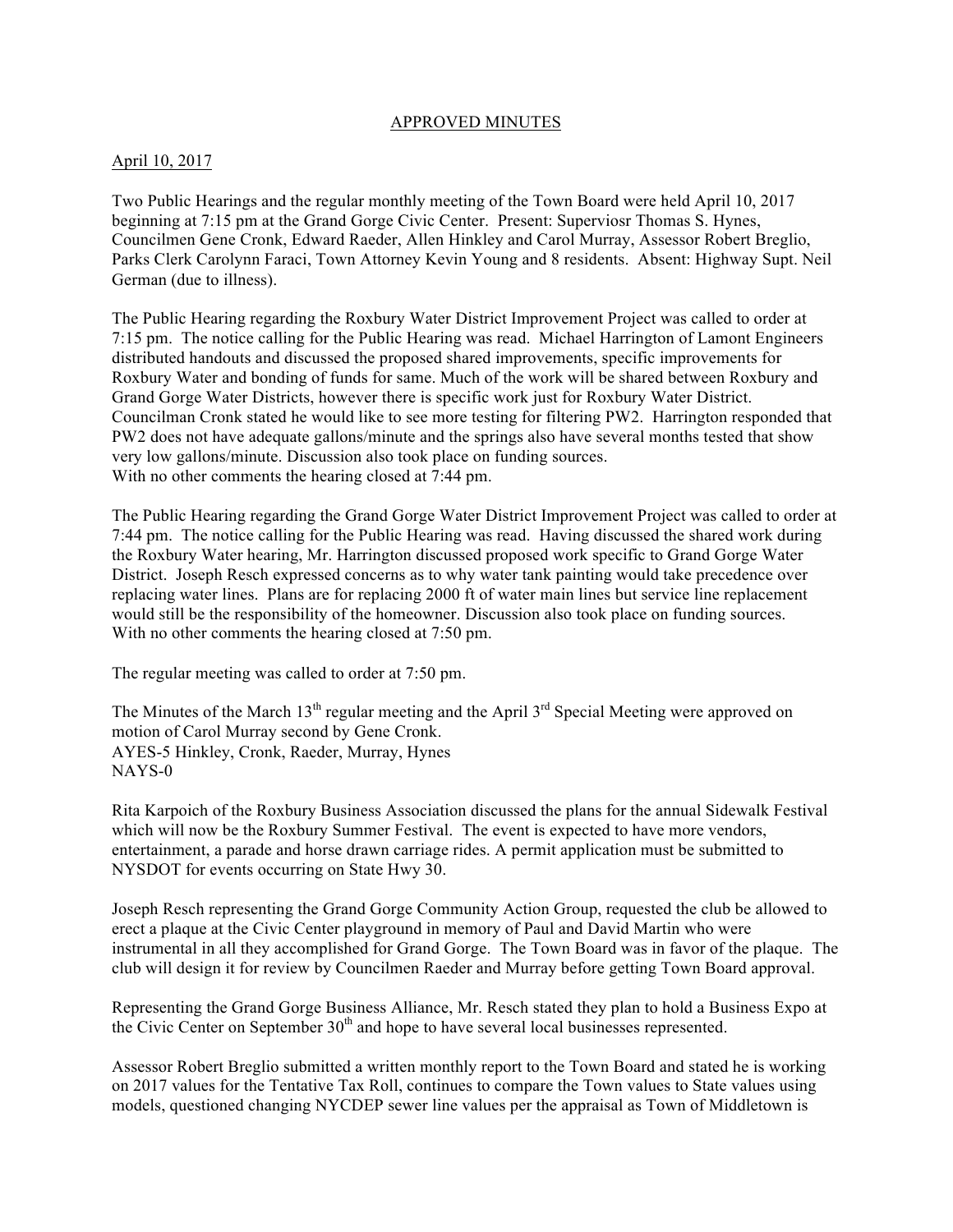planning to change theirs and expressed concerns with not being notified other than by hearing second hand about DEP Conservation Easements on properties. Attorney Young discussed the conservation easement process and will look further into the matter of notification.

Requests for Proposals (RFP) were advertised for architectural services for a space in the Kirkside Park North barn to be developed as a community kitchen. A total of three proposals were received and were as follows:

| Vendor                                 | Amount                                        |
|----------------------------------------|-----------------------------------------------|
| Dadras Architects                      | \$9,750.00                                    |
| James Jordan Associates                | \$52,400 (plus \$5,400 reimbursable expenses) |
| Battoglia Lanza Architectural Group PC | \$68,697.50                                   |

Margaret Ellsworth discussed the proposals received and concerns with the great differences in price. Ms. Ellsworth stated she met will all of the company reps at the barns to discuss what is planned and recommends awarding to the low proposal contingent upon further interviews to make sure they will do as all work required by the RFP for the price as offered.

## RESOLUTION #45- RESOLUTION BY THE TOWN BOARD OF THE TOWN OF ROXBURY RETAINING DADRAS ARCHITECTS FOR KIRKSIDE KITCHEN PROJECT

On motion of Gene Cronk second by Edward Raeder the following resolution was offered and adopted: "WHEREAS, the Town of Roxbury desires to improve the north barn in Kirkside to be developed as a commercial, community kitchen to serve the agricultural community as well as artisan food producers (the "Project"); and

WHEREAS, Dadras Architects of Liberty, New York submitted a Proposal for Professional Consulting Services: Architectural Services dated April 3, 2017 (the "Proposal"), identifying tasks associated with the Proposal ("Architectural Services") and costs associated with the Proposal ("Costs"); and

WHEREAS, the Town desires to retain Dadras Architects to perform the Architectural Services identified in the Proposal based on the estimated Costs in the Proposal; and

NOW THEREFORE BE IT RESOLVED THAT The Town Board of the Town of Roxbury hereby retains Dadras Architects of Liberty, New York to perform the Architectural Services identified in the Proposal based on the estimated Costs in the Proposal; and

BE IT FURTHER RESOLVED The Town Board of the Town of Roxbury authorizes the Town Supervisor to execute the necessary paperwork to retain Dadras Architects for the Project."

WHEREUPON, the Resolution was put to a vote and recorded as follows:

AYES-5 Cronk, Raeder, Hinkley, Murray, Hynes

NAYS-0

Ellsworth also added she has begun the income surveys required for the proposed home rehabilitation grant application and Grand Gorge Civic Center renovation grant application.

Parks Clerk, Carolynn Faraci reported Hayden O'Shaughnessy took a picture of the Kirkside Park buildings for her school photography class and it will be used on the cover of the next MTC Telephone book. Congratulations to Hayden.

Michael Harrington distributed a handout of status and updated the Town Board on status of Denver Water improvements stating the work for a new Pressure Reducing Valve (PRV) vault is expected to begin next week. Discussion took place on NYS Dept. of Health (DOH) comments on the proposed well electric and tank telemetry work. Harrington requested advertising for bids for the well electric and tank telemetry upon DOH approval. NYS Environmental Facilities Corporation (EFC) is also requiring MWBE information to be added to Lamont Engineering agreements for the water projects.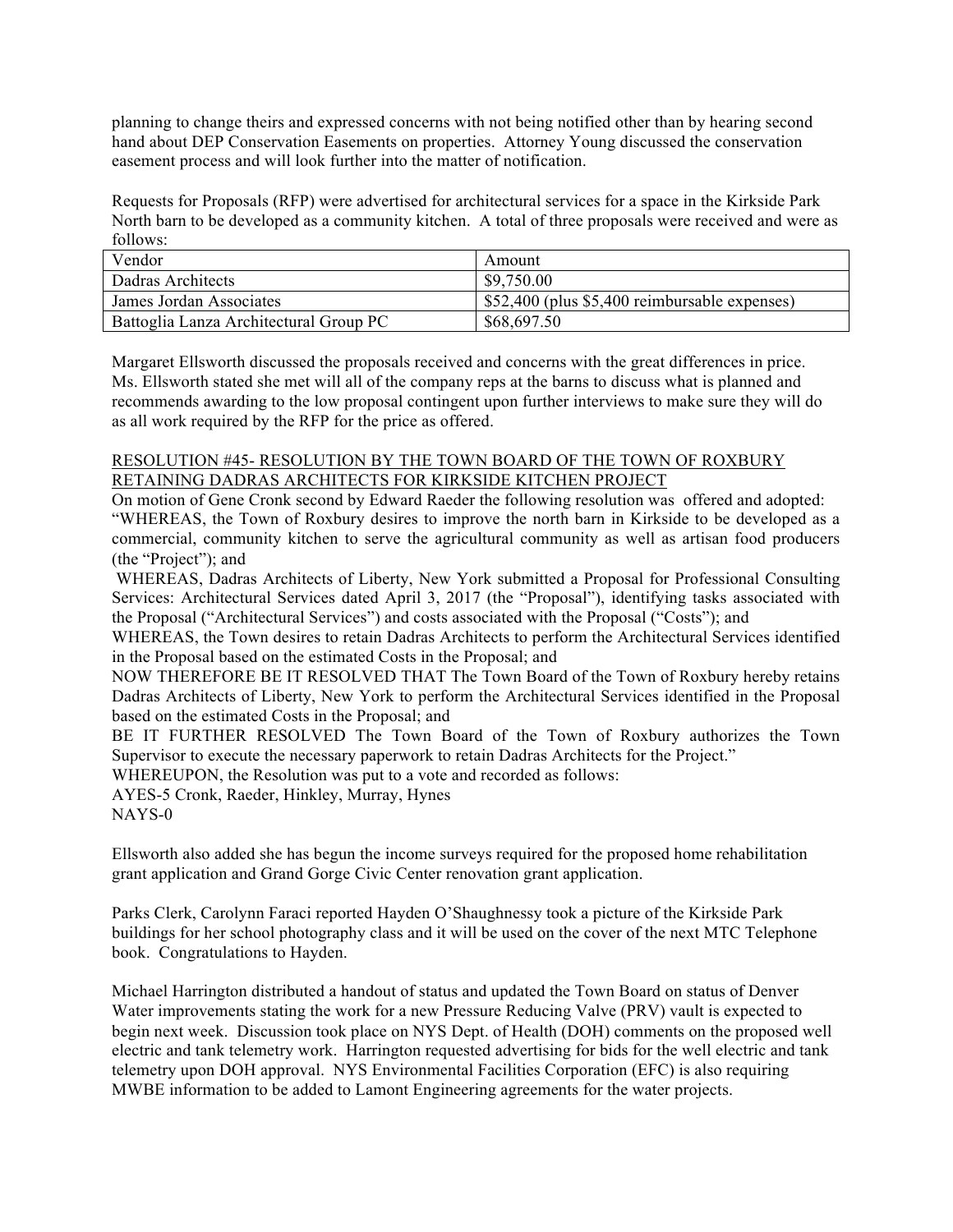## RESOLUTION #46- RESOLUTION OF THE TOWN BOARD OF THE TOWN OF ROXBURY AUTHORIZING LAMONT ENGINEERS TO PREPARE NEXT PHASE BID DOCUMENTS AND ENGINEERING DESIGN DOCUMENTS RELATED TO DENVER WATER SYSTEM IMPROVEMENT PROJECT

On motion of Edward Raeder second by Allen Hinkley the following resolution was offered and adopted: **"**WHEREAS, the Town of Roxbury's Denver Water District ("DWD") has entered into contracts for improvements to the Denver Water System (the "Project"); and

WHEREAS, the DWD and Lamont Engineers ("Lamont") entered into an initial contract for project development services related to improvements to be made to the Denver Water System (the "Contract");

WHEREAS, the next phases of the Project include final design and bidding phase services related to the Phase I Controls and Wellfield electrical construction contracts (Contracts 2 and 3); and

WHEREAS, Lamont shall prepare the final design and bidding phase services documents upon approval of the Town Board of the Town of Roxbury; and

NOW THEREFORE BE IT RESOLVED THAT The Town Board of the Town of Roxbury authorizes Lamont Engineers to proceed with the preparation of the final design and bidding phase services related to Phase I Controls and Wellfield electrical construction contracts (Contracts 2 and 3)."

WHEREUPON, the Resolution was put to a vote and recorded as follows:

AYES-5 Raeder, Hinkley, Cronk, Murray, Hynes

NAYS-0

# RESOLUTION #47-GENERAL FUND LOAN TO DENVER WATER DISTRICT

On motion of Allen Hinkley second by Gene Cronk, the following resolution was offered and adopted: "WHEREAS, the Town Board, on January 3, 2017, adopted a resolution authorizing the issuance of \$400,000 bonds of the Town of Roxbury to pay part of the \$1,000,000 maximum estimated cost of the increase and improvement of the facilities of the Town's Denver Water District, in and for said Town; and

WHEREAS, no bonds have been obtained as of this date; and

WHEREAS, the Town Board, on February 13, 2017, awarded a bid to Evergreen Mountain Contractors, Inc. for installing a new Pressure Reducing Valve (PRV) vault in the amount of \$47,550.00; and

WHEREAS, said work is scheduled to begin next week; and

WHEREAS, no bond funds have been obtained as of this date;

NOW, THEREFORE BE IT RESOLVED, the Town Board authorizes costs for the Denver Water District PRV work to be paid by the Town's General Fund which will be reimbursed upon the receipt of bond monies when obtained; and

BE IT FURTHER RESOLVED, General Fund shall be reimbursed the funds used for the PRV costs within one year of the date loaned.

AYES-5 Hinkley, Cronk, Raeder, Murray, Hynes NAYS-0

# RESOLUTION #48- RESOLUTION OF THE TOWN BOARD OF THE TOWN OF ROXBURY AUTHORIZING THE TOWN SUPERVISOR TO EXECUTE AN AMENDMENT TO THE

CONTRACT WITH THE DENVER WATER DISTRICT WITH LAMONT ENGINEERS TO INCLUDE AN ADDENDUM

On motion of Gene Cronk second by Edward Raeder the following resolution was offered and adopted:

"WHEREAS, the Denver Water District ("DWD") and Lamont Engineers ("Lamont") entered into an agreement for improvements to be made to the Denver Water System (the "Contract");

WHEREAS, the State of New York (the "State") is funding a portion of the improvements to be made to the Denver Water System; and

WHEREAS, the State requires an addendum to the Contract relating to minority/woman-owned business; and

WHEREAS, the addition of the addendum to the Contract relating to minority/woman-owned business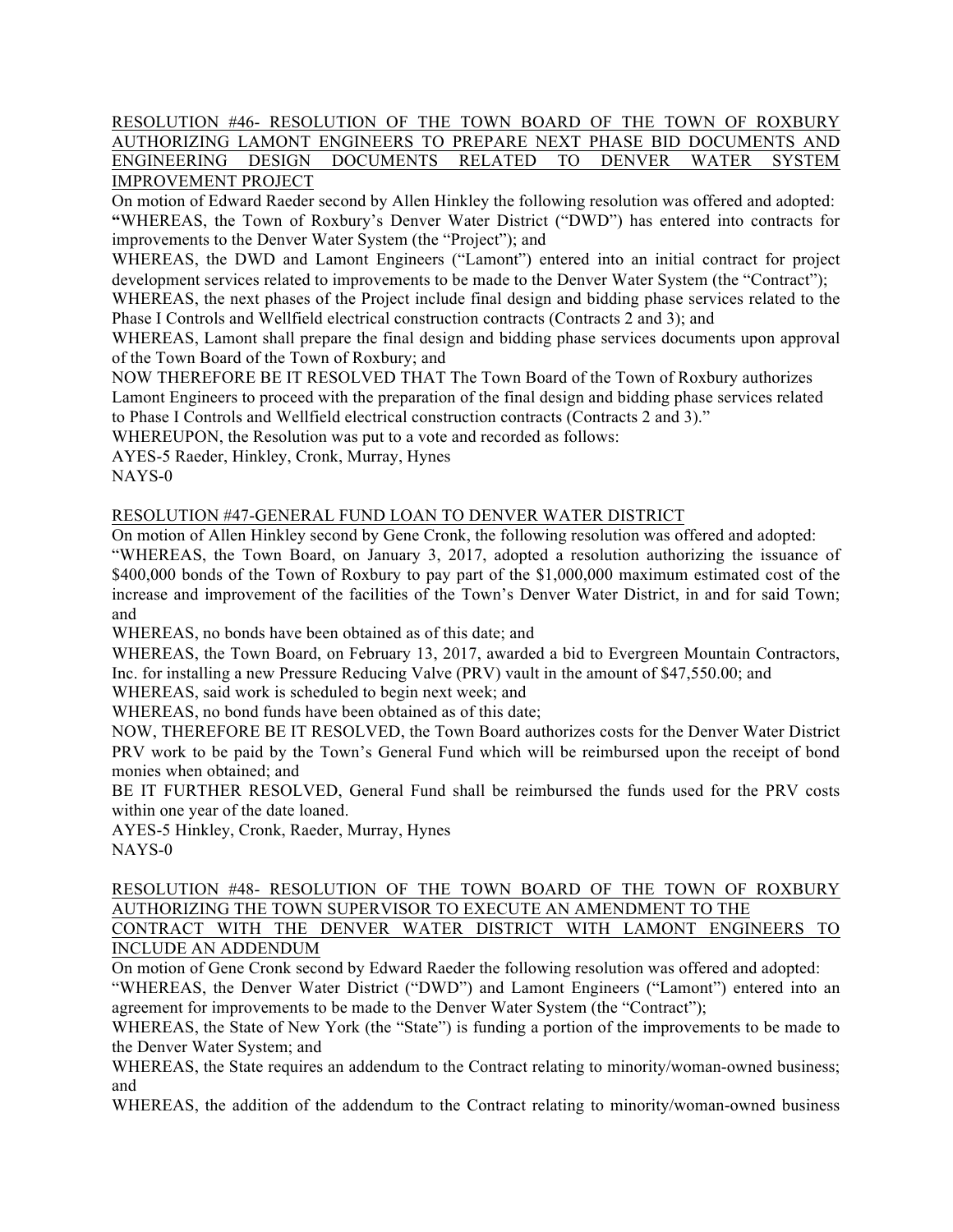shall require an amendment to the Contract; and

WHEREAS, the Town of Roxbury has prepared an amendment to the Contract to add the addendum to the Contract relating to minority/woman-owned business; and

NOW THEREFORE BE IT RESOLVED THAT

The Town Board of the Town of Roxbury authorizes the Town Supervisor to execute the amendment to the Contract to add the addendum to the Contract relating to minority/woman-owned business."

WHEREUPON, the Resolution was put to a vote and recorded as follows:

AYES-Cronk, Raeder, Hinkley, Murray, Hynes

NAYS-0

Supervisor Hynes stated the pumping issues with Roxbury/Grand Gorge PW1 pump house have improved.

The following resolution was offered by Councilman Allen Hinkley who moved its adoption, seconded by Councilwoman Carol Murray, to-wit: RESOLUTION #49

: In the Matter : of : the Increase and Improvement of the Facilities of : the Grand Gorge Water District in the Town of : Roxbury, Delaware County, New York : :

PUBLIC INTEREST ORDER

WHEREAS, the Town Board of the Town of Roxbury, Delaware County, New York, has duly caused Lamont Engineers, engineers duly licensed in the State of New York, to prepare a Preliminary Engineering Report, dated September 1, 2016, constituting a map, plan and an estimate of cost, pursuant to Section 202-b of the Town Law (the "Report"), relating to the increase and improvement of the distribution facilities of the Town's Grand Gorge Water District, including storage tank painting and site improvements, water main replacement, selected valve and hydrant replacement, emergency generators for the Pressure Reducing Valve Vault and the storage tank site, and miscellaneous equipment procurement, and the increase and improvement of the water supply facilities of the Roxbury Water District for the joint benefit of the Grand Gorge Water District and the Roxbury Water District, including a new well, a new well control building and appurtenances and the rehabilitation of the PW-1 well house, together with emergency generators for PW-1, PW-3, the Roxbury Reservoir and the Roxbury Springs Station, a new chlorine contact main for PW-1 and PW-3, filtration for the Roxbury Spring Source to improve water quality, associated booster pumping, and controls system replacement, all as more fully described in the Report, which Report is on file in the office of the Town Clerk where it is available for public inspection during normal business hours; and

WHEREAS, the Grand Gorge Water District is entirely contained with the Town; and

WHEREAS, the maximum amount proposed to be expended for said increase and improvement is \$1,705,500, which amount shall be allocated and charged as the cost of various capital improvements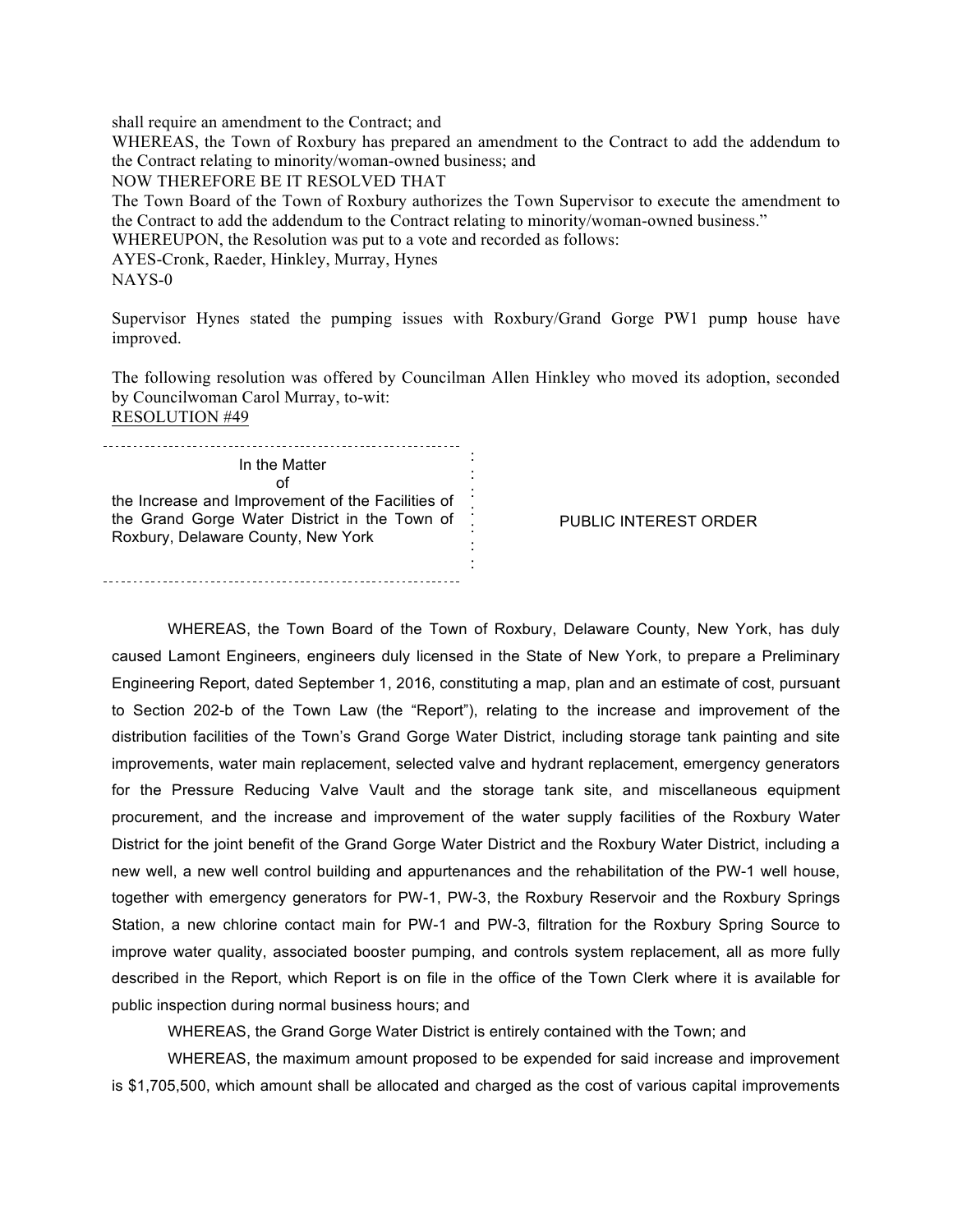to the facilities of the Grand Gorge Water District, and shall be borne by the Grand Gorge Water District; and

WHEREAS, the capital project heretofore described, based on information supplied to the Town Board, has been determined by the Town Board to be a Type I Action pursuant to the regulations of the New York State Department of Environmental Conservation promulgated pursuant to the State Environmental Quality Review Act, the implementation of which the Town Board has determined will not result in any significant environmental effects; and

WHEREAS, at a meeting of said Town Board on March 13, 2017, an order was duly adopted by it and entered in the minutes specifying that the said Board would meet to consider the increase and improvement of the facilities of the Town's Grand Gorge Water District, in said Town at an estimated maximum cost of \$1,705,500, and to hear all persons interested in the subject thereof concerning the same at the Civic Center, in Grand Gorge, New York, in said Town, on April 10, 2017, at 7:20 o'clock P.M., Prevailing Time; and

WHEREAS, a notice of adoption of said order duly certified by the Town Clerk was duly published and posted as required by law, to-wit: a duly certified copy thereof was published in the official newspaper of this Town, on March 29, 2017 and a copy of such notice was posted on March 29, 2017, on the signboard maintained by the Town Clerk of the Town of Roxbury, pursuant to Section 30, subdivision 6 of the Town Law; and

WHEREAS, a public hearing was duly held at the time and place set forth in said notice, at which all persons desiring to be heard were duly heard; NOW, THEREFORE, BE IT

ORDERED, by the Town Board of the Town of Roxbury, Delaware County, New York, as follows:

Section 1. Upon the evidence given at the aforesaid public hearing, it is hereby found and determined that it is in the public interest to increase and improve the facilities of the Town's Grand Gorge Water District, consisting of the increase and improvement of the distribution facilities of the Town's Grand Gorge Water District, storage tank painting and site improvements, water main replacement, selected valve and hydrant replacement, emergency generators for the Pressure Reducing Valve Vault and the storage tank site, and miscellaneous equipment procurement, and the increase and improvement of the water supply facilities of the Roxbury Water District for the joint benefit of the Grand Gorge Water District and the Roxbury Water District, including a new well, a new well control building and appurtenances and the rehabilitation of the PW-1 well house, together with emergency generators for PW-1, PW-3, the Roxbury Reservoir and the Roxbury Springs Station, a new chlorine contact main for PW-1 and PW-3, filtration for the Roxbury Spring Source to improve water quality, associated booster pumping, and controls system replacement, in the Town of Roxbury, Delaware County, New York, including incidental expenses in connection therewith, at an estimated maximum cost of \$1,705,500.

Section 2. This order shall take effect immediately.

The question of the adoption of the foregoing order was duly put to a vote on roll, which resulted as follows: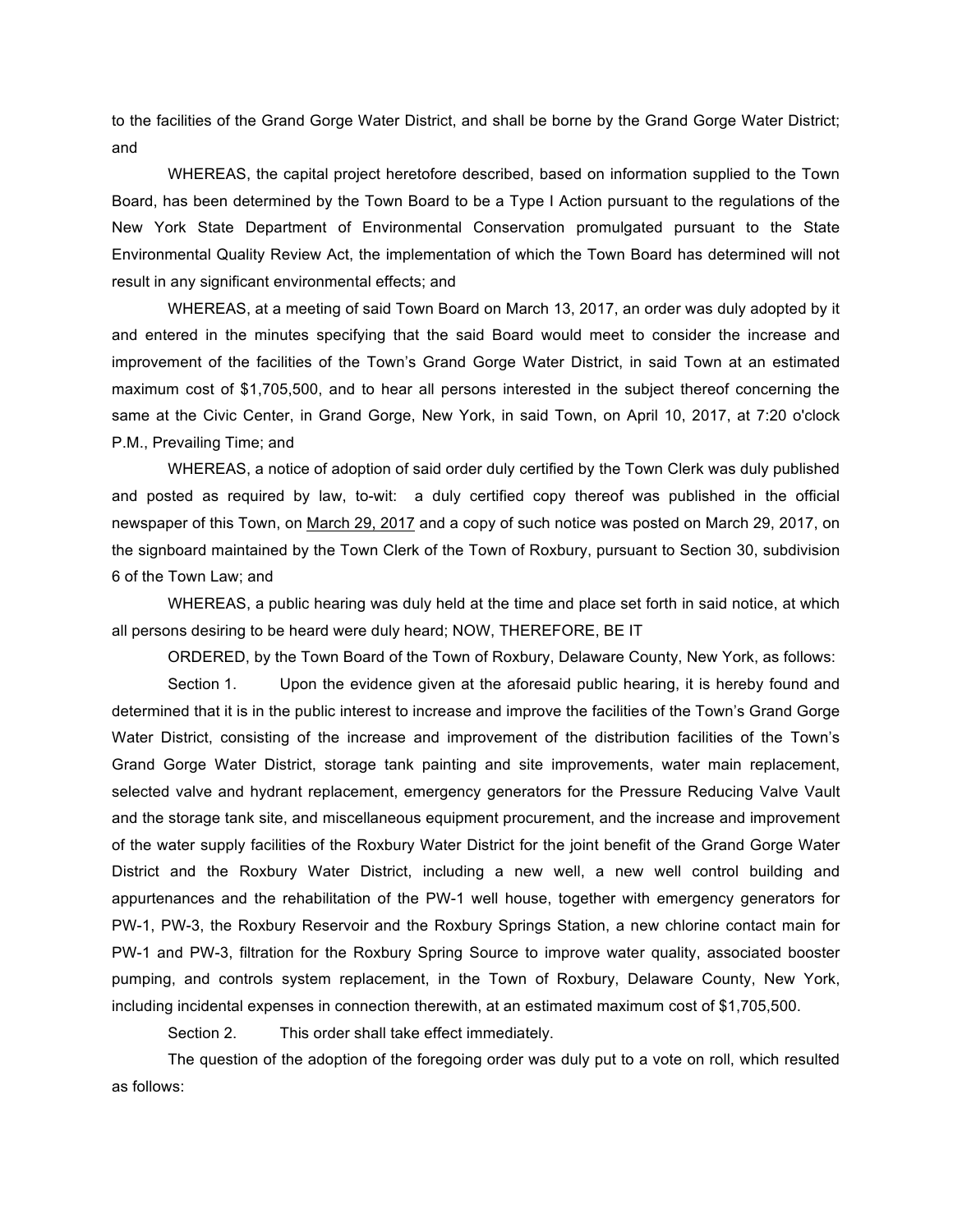| <b>Allen Hinkley</b> | <b>VOTING AYE</b> |
|----------------------|-------------------|
| Carol Murray         | <b>VOTING AYE</b> |
| Gene Cronk           | <b>VOTING AYE</b> |
| <b>Edward Raeder</b> | <b>VOTING AYE</b> |
| Thomas S. Hynes      | <b>VOTING AYE</b> |
|                      |                   |

The order was thereupon declared duly adopted.

The following resolution was offered by Councilwoman Carol Murray who moved its adoption, seconded by Councilman Edward Raeder, to-wit: RESOLUTION #50

: In the Matter : of : the Increase and Improvement of the Facilities of the increase and improvement of the Tacillities of the Roxbury Water District in the Town of Roxbury, Delaware County, New York : :

: PUBLIC INTEREST ORDER

WHEREAS, the Town Board of the Town of Roxbury, Delaware County, New York, has duly caused Lamont Engineers, engineers duly licensed in the State of New York, to prepare a Preliminary Engineering Report, dated September 1, 2016, constituting a map, plan and an estimate of cost, pursuant to Section 202-b of the Town Law (the "Report"), relating to the increase and improvement of the distribution facilities of the Town's Roxbury Water District, including water main replacement, selected valve and hydrant replacement, and miscellaneous equipment procurement, and the increase and improvement of the water supply facilities of the Roxbury Water District for the joint benefit of the Roxbury Water District and the Grand Gorge Water District, including a new well, a new well control building and appurtenances and the rehabilitation of the PW-1 well house, together with emergency generators for PW-1, PW-3, the Roxbury Reservoir and the Roxbury Springs Station, a new chlorine contact main for PW-1 and PW-3, filtration for the Roxbury Spring Source to improve water quality, associated booster pumping, and controls system replacement, in the Town of Roxbury, Delaware County, New York, all as more fully described in the Report, which Report is on file in the office of the Town Clerk where it is available for public inspection during normal business hours; and

WHEREAS, the Roxbury Water District is entirely contained with the Town; and

WHEREAS, the maximum amount proposed to be expended for said increase and improvement is \$1,794,500, which amount shall be allocated and charged as the cost of various capital improvements to the facilities of the Roxbury Water District, and shall be borne by the Roxbury Water District; and

WHEREAS, the capital project heretofore described, based on information supplied to the Town Board, has been determined by the Town Board to be a Type I Action pursuant to the regulations of the New York State Department of Environmental Conservation promulgated pursuant to the State Environmental Quality Review Act, the implementation of which the Town Board has determined will not result in any significant environmental effects; and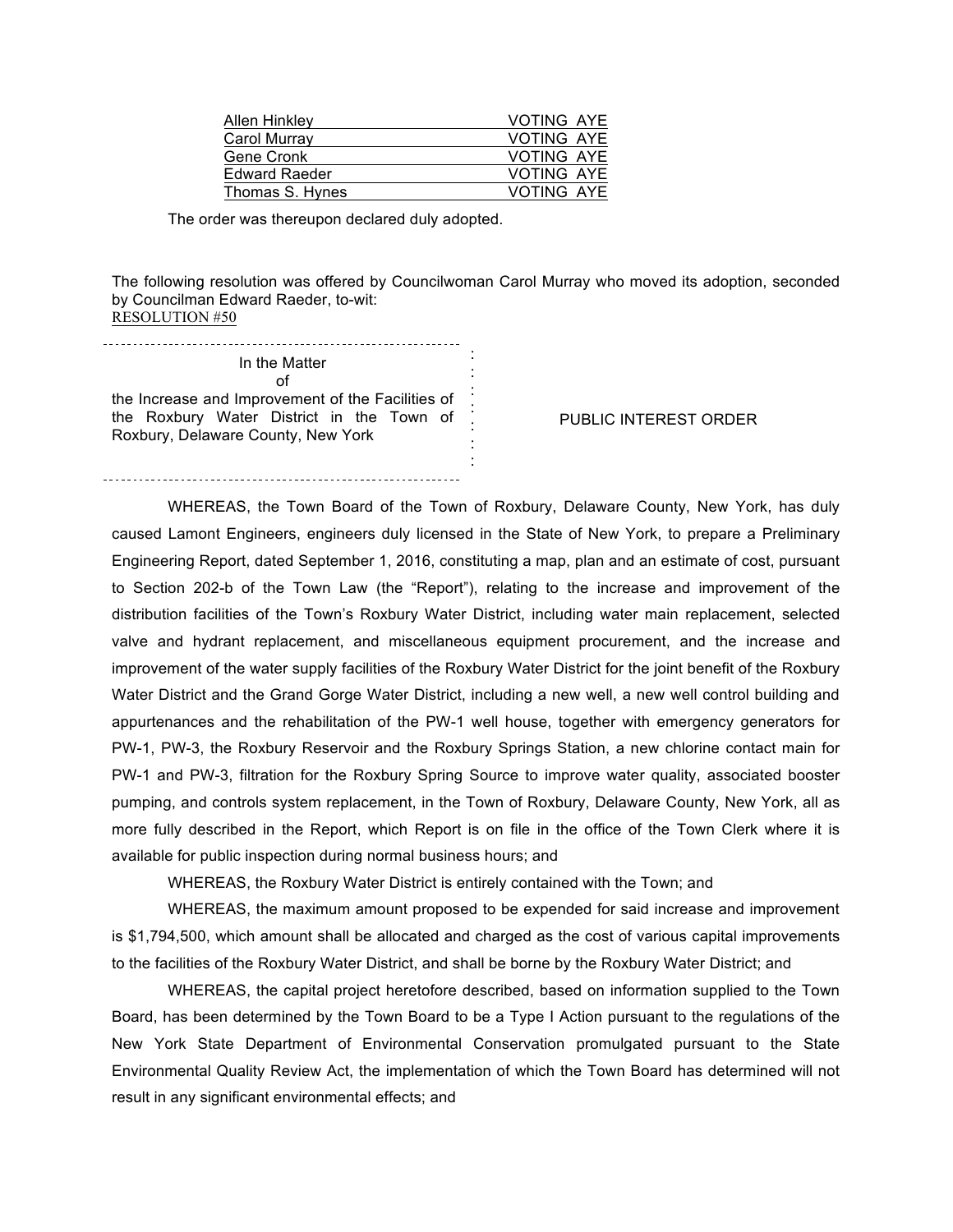WHEREAS, at a meeting of said Town Board on March 13, 2017, an order was duly adopted by it and entered in the minutes specifying that the said Board would meet to consider the increase and improvement of the facilities of the Town's Roxbury Water District, in said Town at an estimated maximum cost of \$1,794,500, and to hear all persons interested in the subject thereof concerning the same at the Civic Center, in Grand Gorge, New York, in said Town, on April 10, 2017, at 7:15 o'clock P.M., Prevailing Time; and

WHEREAS, a notice of adoption of said order duly certified by the Town Clerk was duly published and posted as required by law, to-wit: a duly certified copy thereof was published in the official newspaper of this Town, on March 29, 2017 and a copy of such notice was posted on March 29, 2017, on the signboard maintained by the Town Clerk of the Town of Roxbury, pursuant to Section 30, subdivision 6 of the Town Law; and

WHEREAS, a public hearing was duly held at the time and place set forth in said notice, at which all persons desiring to be heard were duly heard; NOW, THEREFORE, BE IT

ORDERED, by the Town Board of the Town of Roxbury, Delaware County, New York, as follows:

Section 1. Upon the evidence given at the aforesaid public hearing, it is hereby found and determined that it is in the public interest to increase and improve the facilities of the Town's Roxbury Water District, consisting of the increase and improvement of the distribution facilities of the Town's Roxbury Water District, including water main replacement, selected valve and hydrant replacement, and miscellaneous equipment procurement, and the increase and improvement of the water supply facilities of the Roxbury Water District for the joint benefit of the Roxbury Water District and the Grand Gorge Water District, including a new well, a new well control building and appurtenances and the rehabilitation of the PW-1 well house, together with emergency generators for PW-1, PW-3, the Roxbury Reservoir and the Roxbury Springs Station, a new chlorine contact main for PW-1 and PW-3, filtration for the Roxbury Spring Source to improve water quality, associated booster pumping, and controls system replacement, in the Town of Roxbury, Delaware County, New York, including incidental expenses in connection therewith, at an estimated maximum cost of \$1,794,500.

Section 2. This order shall take effect immediately.

The question of the adoption of the foregoing order was duly put to a vote on roll, which resulted as follows:

| <b>VOTING</b> | AYE |
|---------------|-----|
| <b>VOTING</b> | AYE |
| <b>VOTING</b> | AYE |
| <b>VOTING</b> | AYE |
| <b>VOTING</b> | AYE |
|               |     |

The order was thereupon declared duly adopted.

The following resolution was offered by Councilman Allen Hinkley, who moved its adoption, seconded by Councilman Gene Cronk to-wit:

# RESOLUTION #51

BOND RESOLUTION DATED APRIL 10, 2017.

A RESOLUTION AUTHORIZING THE ISSUANCE OF \$1,705,500 BONDS OF THE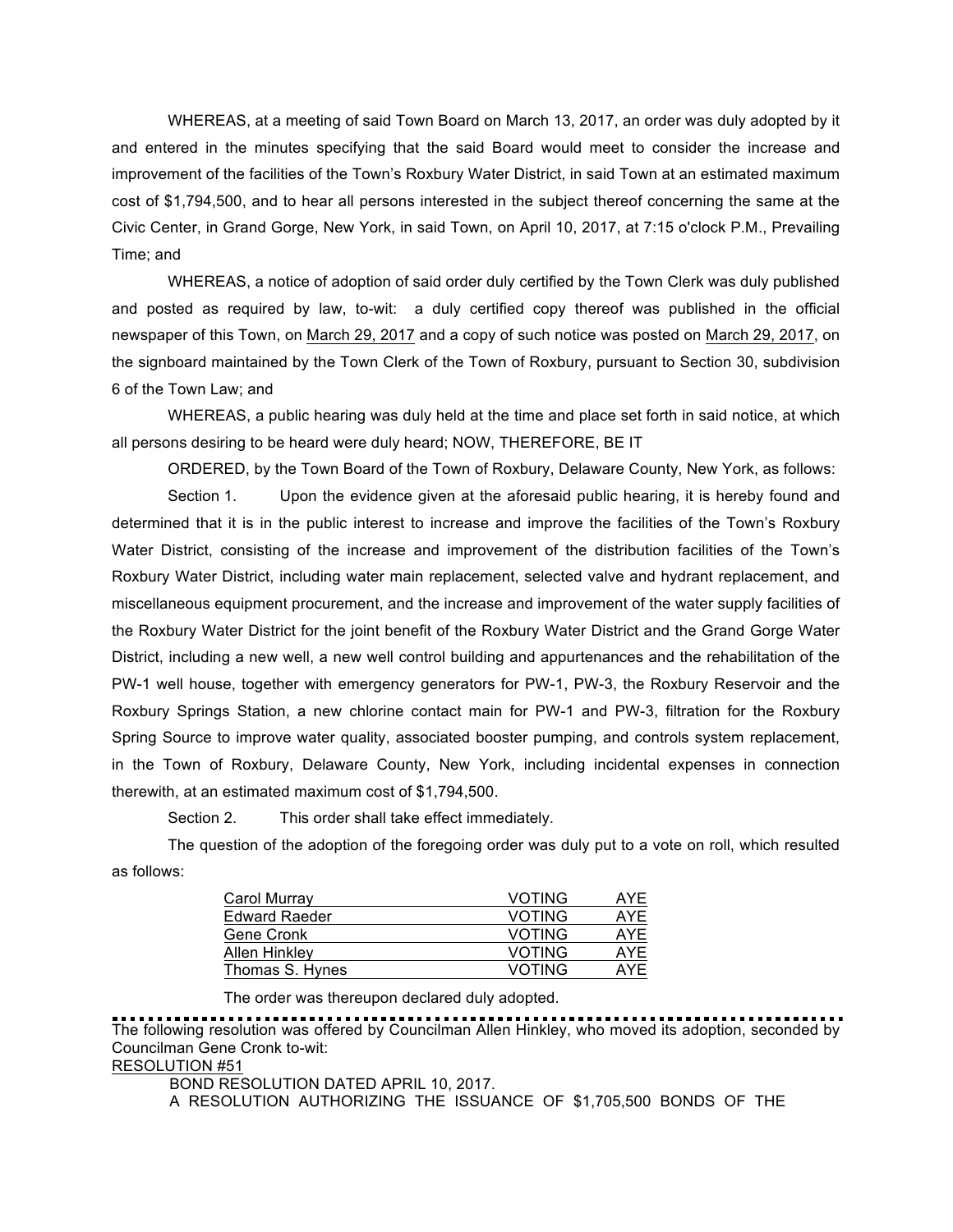TOWN OF ROXBURY, DELAWARE COUNTY, NEW YORK, TO PAY THE \$1,705,500 MAXIMUM ESTIMATED COST OF THE INCREASE AND IMPROVEMENT OF THE FACILITIES OF THE TOWN'S GRAND GORGE WATER DISTRICT, IN AND FOR SAID TOWN.

RESOLVED, by the Town Board of the Town of Roxbury, Delaware County, New York, as follows:

Section 1. For the class of objects or purposes of paying part of the cost of the increase and improvement of the distribution facilities of the Town's Grand Gorge Water District, including storage tank painting and site improvements, water main replacement, selected valve and hydrant replacement, emergency generators for the Pressure Reducing Valve Vault and the storage tank site, and miscellaneous equipment procurement, and the increase and improvement of the water supply facilities of the Roxbury Water District for the joint benefit of the Grand Gorge Water District and the Roxbury Water District, including a new well, a new well control building and appurtenances and the rehabilitation of the PW-1 well house, together with emergency generators for PW-1, PW-3, the Roxbury Reservoir and the Roxbury Springs Station, a new chlorine contact main for PW-1 and PW-3, filtration for the Roxbury Spring Source to improve water quality, associated booster pumping, and controls system replacement, in the Town of Roxbury, Delaware County, New York, there are hereby authorized to be issued \$1,705,500 bonds of said Town pursuant to the provisions of the Local Finance Law.

Section 2. It is hereby determined that the maximum estimated cost of the aforesaid class of objects or purposes is \$1,705,500, and the plan for the financing thereof is by the issuance of the \$1,705,500 bonds of the Town of Roxbury, Delaware County, New York, authorized to be issued pursuant to this resolution.

Section 3. It is hereby determined that the period of probable usefulness of the aforesaid class of objects or purposes is forty years, pursuant to subdivision one of paragraph a of Section 11.00 of the Local Finance Law. It is hereby further determined that the maximum maturity of the bonds authorized shall exceed five years, and that the foregoing is an assessable improvement.

Section 4. Subject to the provisions of the Local Finance Law, the power to authorize the issuance of and to sell bond anticipation notes in anticipation of the issuance and sale of the bonds herein authorized, including renewals of such notes, is hereby delegated to the Town Supervisor, the chief fiscal officer. Such notes shall be of such terms, form and contents, and shall be sold in such manner, as may be prescribed by said Town Supervisor, consistent with the provisions of the Local Finance Law.

Section 5. The faith and credit of said Town of Roxbury, Delaware County, New York, are hereby irrevocably pledged for the payment of the principal of and interest on such obligations as the same respectively become due and payable. An annual appropriation shall be made in each year sufficient to pay the principal of and interest on such obligations becoming due and payable in such year. To the extent not paid by the assessment of assessable properties in the Grand Gorge Water District, there shall annually be levied on all the taxable real property in said Town a tax sufficient to pay the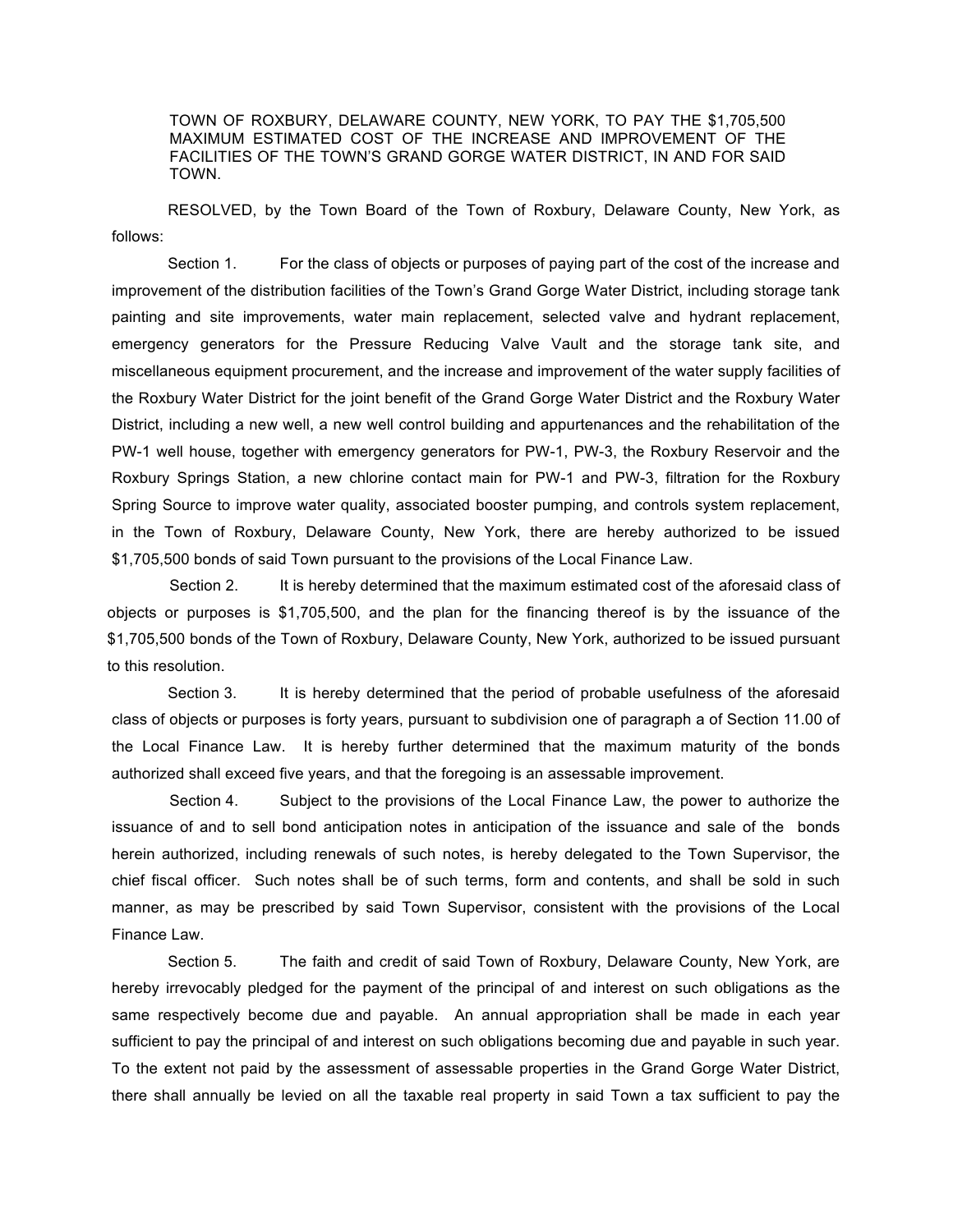principal of and interest on such obligations as the same become due and payable.

Section 6. Such bonds shall be in fully registered form and shall be signed in the name of the Town of Roxbury, Delaware County, New York, by the manual or facsimile signature of the Town Supervisor and a facsimile of its corporate seal shall be imprinted thereon and may be attested by the manual or facsimile signature of the Town Clerk.

Section 7. The powers and duties of advertising such bonds for sale, conducting the sale and awarding the bonds, are hereby delegated to the Town Supervisor, who shall advertise such bonds for sale, conduct the sale, and award the bonds in such manner as he or she shall deem best for the interests of the Town, provided, however, that in the exercise of these delegated powers, he or she shall comply fully with the provisions of the Local Finance Law and any order or rule of the State Comptroller applicable to the sale of municipal bonds. The receipt of the Town Supervisor shall be a full acquittance to the purchaser of such bonds, who shall not be obliged to see to the application of the purchase money.

Section 8. All other matters, except as provided herein relating to such bonds, including determining whether to issue such bonds having substantially level or declining annual debt service and all matters related thereto, prescribing whether manual or facsimile signatures shall appear on said bonds, prescribing the method for the recording of ownership of said bonds, appointing the fiscal agent or agents for said bonds, providing for the printing and delivery of said bonds (and if said bonds are to be executed in the name of the Town by the facsimile signature of its Town Supervisor, providing for the manual countersignature of a fiscal agent or of a designated official of the Town), the date, denominations, maturities and interest payment dates, place or places of payment, and also including the consolidation with other issues, shall be determined by the Town Supervisor. It is hereby determined that it is to the financial advantage of the Town not to impose and collect from registered owners of such bonds any charges for mailing, shipping and insuring bonds transferred or exchanged by the fiscal agent, and, accordingly, pursuant to paragraph c of Section 70.00 of the Local Finance Law, no such charges shall be so collected by the fiscal agent. Such bonds shall contain substantially the recital of validity clause provided for in section 52.00 of the Local Finance Law and shall otherwise be in such form and contain such recitals in addition to those required by section 52.00 of the Local Finance Law, as the Town Supervisor shall determine.

Section 9. This resolution shall constitute a statement of official intent for purposes of Treasury Regulations Section 1.150 - 2. Other than as specified in this resolution, no monies are, or are reasonably expected to be, reserved, allocated on a long-term basis, or otherwise set aside with respect to the permanent funding of the object or purpose described herein.

Section 10. The validity of such bonds and bond anticipation notes may be contested only if:

1) Such obligations are authorized for an object or purpose for which said Town is not authorized to expend money, or

2) The provisions of law which should be complied with at the date of publication of this resolution are not substantially complied with,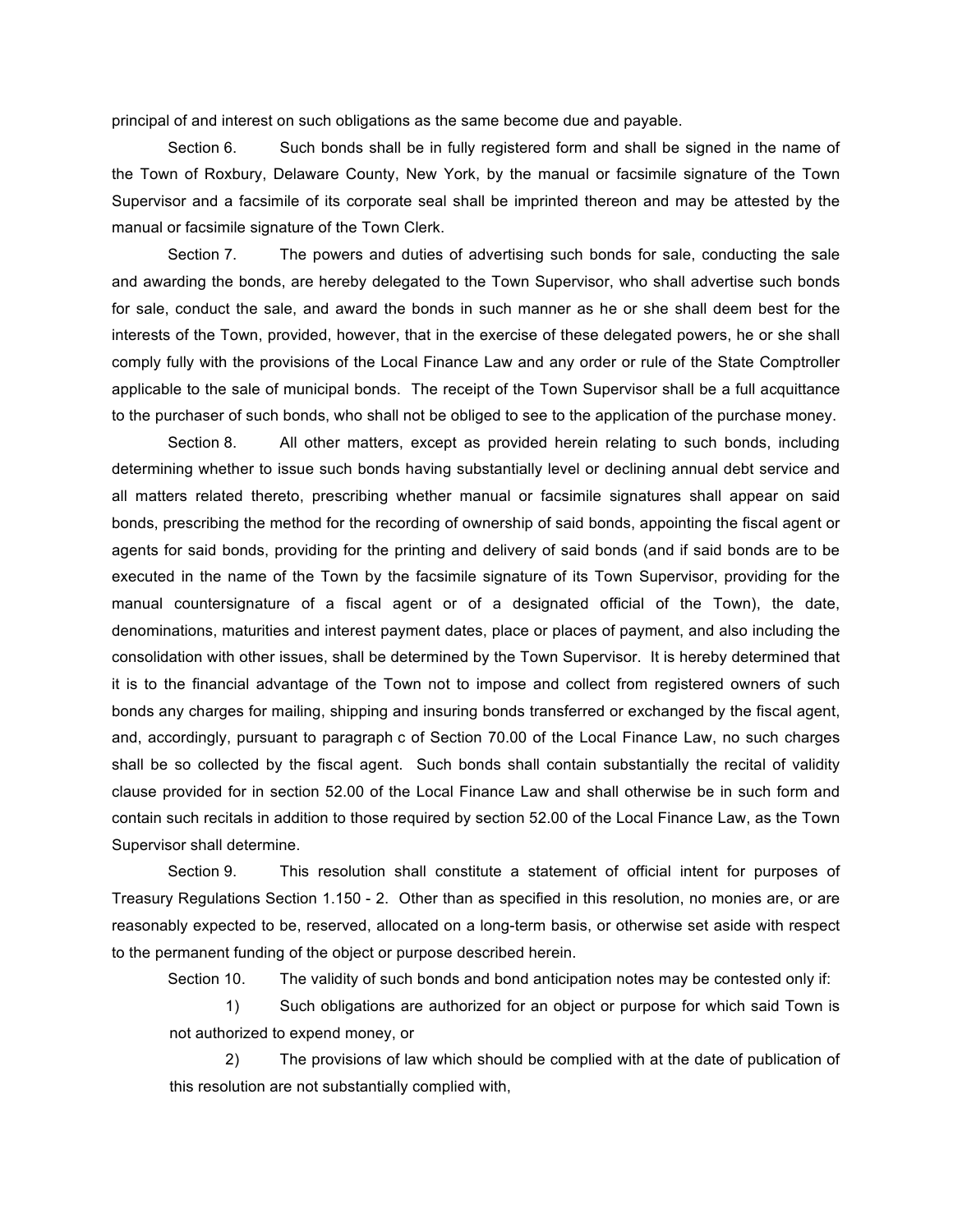and an action, suit or proceeding contesting such validity is commenced within twenty days after the date of such publication, or

3) Such obligations are authorized in violation of the provisions of the Constitution.

Section 11. This resolution, which takes effect immediately, shall be published in summary in the *Catskill Mountain News,* the official newspaper of the Town, together with a notice of the Town Clerk in substantially the form provided in Section 81.00 of the Local Finance Law.

The question of the adoption of the foregoing resolution was duly put to a vote on roll call, which resulted as follows:

| Allen Hinkley        | VOTING AYE |  |
|----------------------|------------|--|
| Gene Cronk           | VOTING AYE |  |
| <b>Edward Raeder</b> | VOTING AYE |  |
| Carol Murray         | VOTING AYE |  |
| Thomas S. Hynes      | VOTING AYE |  |

The resolution was thereupon declared duly adopted.

The following resolution was offered by Councilman Gene Cronk, who moved its adoption, seconded by Councilman Allen Hinkley, to-wit:

#### RESOLUTION #52

BOND RESOLUTION DATED APRIL 10, 2017.

A RESOLUTION AUTHORIZING THE ISSUANCE OF \$1,794,500 BONDS OF THE TOWN OF ROXBURY, DELAWARE COUNTY, NEW YORK, TO PAY THE \$1,794,500 MAXIMUM ESTIMATED COST OF THE INCREASE AND IMPROVEMENT OF THE FACILITIES OF THE TOWN'S ROXBURY WATER DISTRICT, IN AND FOR SAID TOWN.

RESOLVED, by the Town Board of the Town of Roxbury, Delaware County, New York, as follows:

Section 1. For the class of objects or purposes of paying part of the cost of the increase and improvement of the distribution facilities of the Town's Roxbury Water District, including water main replacement, selected valve and hydrant replacement, and miscellaneous equipment procurement, and the increase and improvement of the water supply facilities of the Roxbury Water District for the joint benefit of the Roxbury Water District and the Grand Gorge Water District, including a new well, a new well control building and appurtenances and the rehabilitation of the PW-1 well house, together with emergency generators for PW-1, PW-3, the Roxbury Reservoir and the Roxbury Springs Station, a new chlorine contact main for PW-1 and PW-3, filtration for the Roxbury Spring Source to improve water quality, associated booster pumping, and controls system replacement, in the Town of Roxbury, Delaware County, New York, there are hereby authorized to be issued \$1,794,500 bonds of said Town pursuant to the provisions of the Local Finance Law.

Section 2. It is hereby determined that the maximum estimated cost of the aforesaid class of objects or purposes is \$1,794,500, and the plan for the financing thereof is by the issuance of the \$1,794,500 bonds of the Town of Roxbury, Delaware County, New York, authorized to be issued pursuant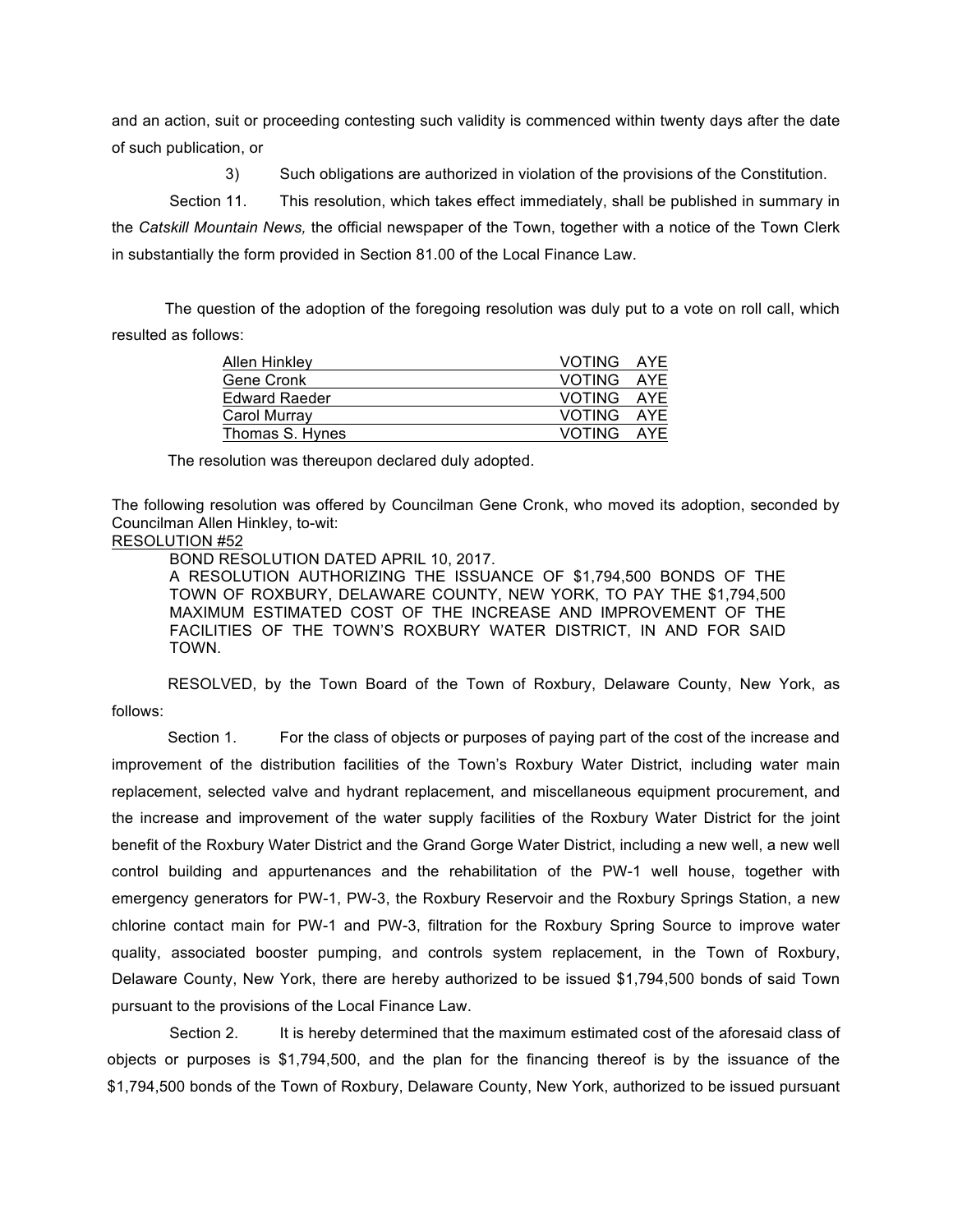to this resolution.

Section 3. It is hereby determined that the period of probable usefulness of the aforesaid class of objects or purposes is forty years, pursuant to subdivision one of paragraph a of Section 11.00 of the Local Finance Law. It is hereby further determined that the maximum maturity of the bonds authorized shall exceed five years, and that the foregoing is an assessable improvement.

Section 4. Subject to the provisions of the Local Finance Law, the power to authorize the issuance of and to sell bond anticipation notes in anticipation of the issuance and sale of the bonds herein authorized, including renewals of such notes, is hereby delegated to the Town Supervisor, the chief fiscal officer. Such notes shall be of such terms, form and contents, and shall be sold in such manner, as may be prescribed by said Town Supervisor, consistent with the provisions of the Local Finance Law.

Section 5. The faith and credit of said Town of Roxbury, Delaware County, New York, are hereby irrevocably pledged for the payment of the principal of and interest on such obligations as the same respectively become due and payable. An annual appropriation shall be made in each year sufficient to pay the principal of and interest on such obligations becoming due and payable in such year. To the extent not paid by the assessment of assessable properties in the Roxbury Water District, there shall annually be levied on all the taxable real property in said Town a tax sufficient to pay the principal of and interest on such obligations as the same become due and payable.

Section 6. Such bonds shall be in fully registered form and shall be signed in the name of the Town of Roxbury, Delaware County, New York, by the manual or facsimile signature of the Town Supervisor and a facsimile of its corporate seal shall be imprinted thereon and may be attested by the manual or facsimile signature of the Town Clerk.

Section 7. The powers and duties of advertising such bonds for sale, conducting the sale and awarding the bonds, are hereby delegated to the Town Supervisor, who shall advertise such bonds for sale, conduct the sale, and award the bonds in such manner as he or she shall deem best for the interests of the Town, provided, however, that in the exercise of these delegated powers, he or she shall comply fully with the provisions of the Local Finance Law and any order or rule of the State Comptroller applicable to the sale of municipal bonds. The receipt of the Town Supervisor shall be a full acquittance to the purchaser of such bonds, who shall not be obliged to see to the application of the purchase money.

Section 8. All other matters, except as provided herein relating to such bonds, including determining whether to issue such bonds having substantially level or declining annual debt service and all matters related thereto, prescribing whether manual or facsimile signatures shall appear on said bonds, prescribing the method for the recording of ownership of said bonds, appointing the fiscal agent or agents for said bonds, providing for the printing and delivery of said bonds (and if said bonds are to be executed in the name of the Town by the facsimile signature of its Town Supervisor, providing for the manual countersignature of a fiscal agent or of a designated official of the Town), the date, denominations, maturities and interest payment dates, place or places of payment, and also including the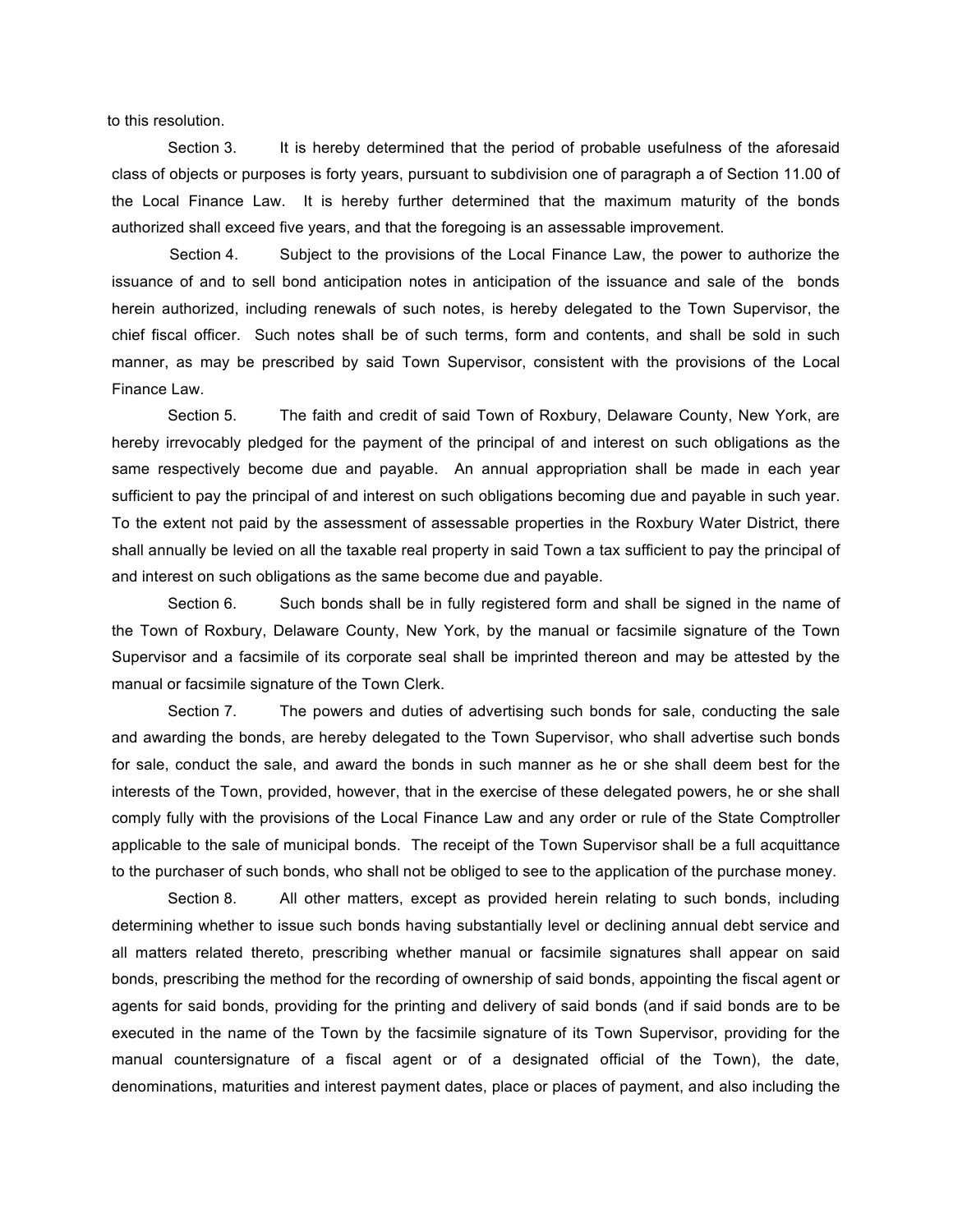consolidation with other issues, shall be determined by the Town Supervisor. It is hereby determined that it is to the financial advantage of the Town not to impose and collect from registered owners of such bonds any charges for mailing, shipping and insuring bonds transferred or exchanged by the fiscal agent, and, accordingly, pursuant to paragraph c of Section 70.00 of the Local Finance Law, no such charges shall be so collected by the fiscal agent. Such bonds shall contain substantially the recital of validity clause provided for in section 52.00 of the Local Finance Law and shall otherwise be in such form and contain such recitals in addition to those required by section 52.00 of the Local Finance Law, as the Town Supervisor shall determine.

Section 9. This resolution shall constitute a statement of official intent for purposes of Treasury Regulations Section 1.150 - 2. Other than as specified in this resolution, no monies are, or are reasonably expected to be, reserved, allocated on a long-term basis, or otherwise set aside with respect to the permanent funding of the object or purpose described herein.

Section 10. The validity of such bonds and bond anticipation notes may be contested only if:

1) Such obligations are authorized for an object or purpose for which said Town is not authorized to expend money, or

2) The provisions of law which should be complied with at the date of publication of this resolution are not substantially complied with,

and an action, suit or proceeding contesting such validity is commenced within twenty days after the date of such publication, or

3) Such obligations are authorized in violation of the provisions of the Constitution.

Section 11. This resolution, which takes effect immediately, shall be published in summary in the *Catskill Mountain News,* the official newspaper of the Town, together with a notice of the Town Clerk in substantially the form provided in Section 81.00 of the Local Finance Law.

The question of the adoption of the foregoing resolution was duly put to a vote on roll call, which resulted as follows:

| Gene Cronk           | <b>VOTING AYE</b> |
|----------------------|-------------------|
| <b>Allen Hinkley</b> | <b>VOTING AYE</b> |
| <b>Edward Raeder</b> | <b>VOTING AYE</b> |
| Carol Murray         | <b>VOTING AYE</b> |
| Thomas S. Hynes      | <b>VOTING AYE</b> |

The resolution was thereupon declared duly adopted.

Highway Supt. Neil German was absent due to illness but sent a report stating crews have been sweeping roads, putting in culverts, cleaning ditches, hauling in materials and cutting brush. He also requested Town Board approval of upgrading the snowplow for the new truck that has been ordered at an additional cost of \$522.

### RESOLUTION #53-UPGRADE SNOW PLOW FOR NEW TRUCK

On motion of Allen Hinkley second by Gene Cronk the following resolution was offered and adopted: "WHEREAS, the Town Board authorizes the Highway Supt. to order a 2017 Ford Super Duty F-550 truck with dump body and snow plow unde National Joint Powers Alliance (NJPA) Bid #102811 at a cost of \$99,068.00 as budgeted for 2017; and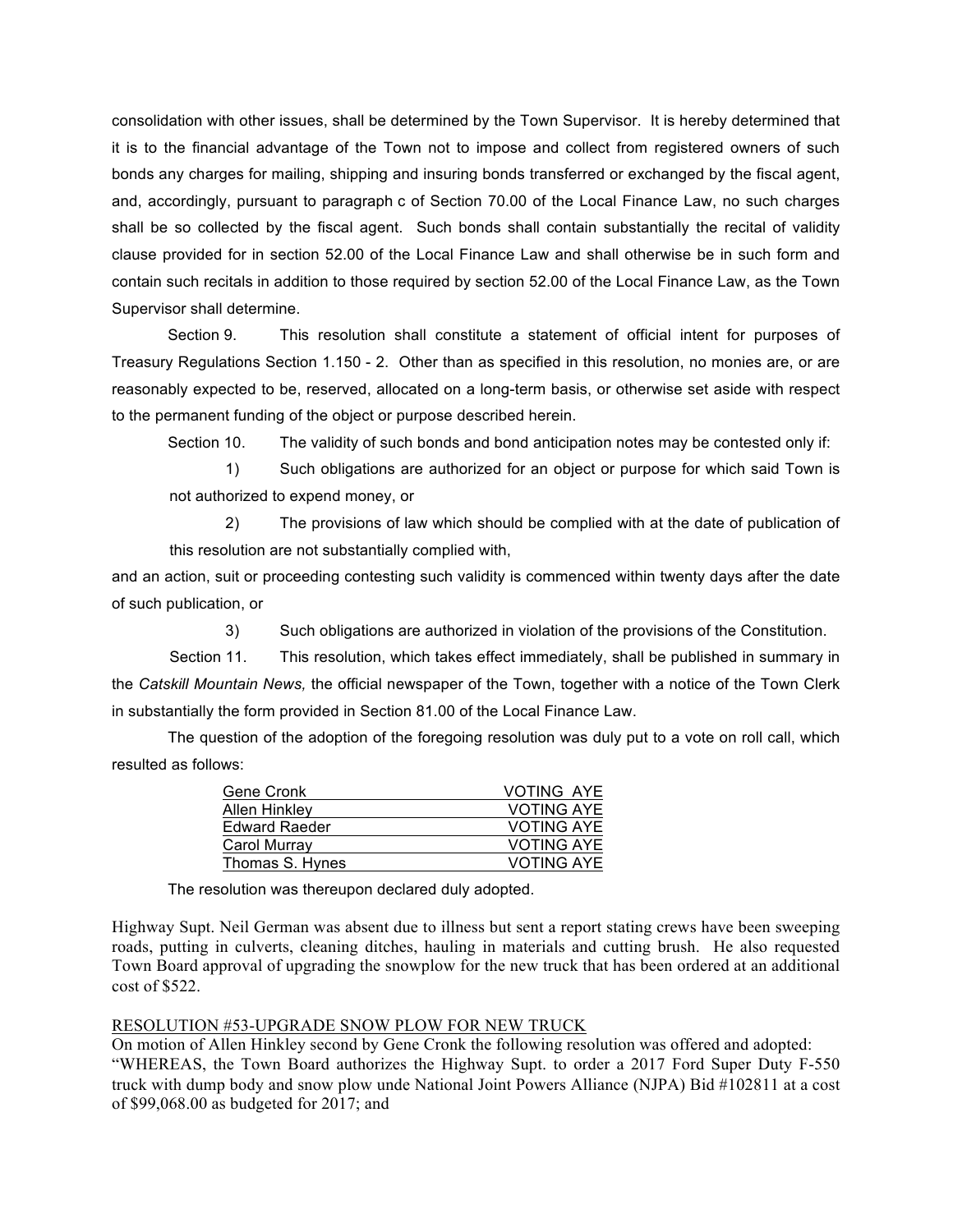WHEREAS, the Highway Supt. requests upgrading the snow plow under NJPA Bid #120716 at an additional cost of \$522; RESOLVED, the Town Board authorizes the upgrade of the snow plow ordered with the new 2017 Ford Super Duty F550 truck under NJPA Bid # 120716 at an additional cost of \$522." AYES-5 Hinkley, Cronk, Raeder, Murray, Hynes NAYS-0

The Town Board received a letter from Larry Truesdell resigning his fill-in position at the Transfer Station effective March 23, 2017.

On motion of Edward Raeder second by Gene Cronk the Town Board regretfully accepted the resignation of Larry Truesdell from the Transfer Station effective March 23, 2017. AYES-5 Raeder, Cronk, Hinkley, Murray, Hynes NAYS-0

A letter will be sent to Mr. Truesdell thanking him for his years of service at the Transfer Station.

A card was received from the family of Vernon Pickett, Jr. thanking the Town Board and employees for flowers and sympathy cards sent.

On motion of Carol Murray second by Gene Cronk the Town Board approved the Town Clerk's monthly report for March 2017 in the amount of \$1,232.74 (Town Clerk \$252.74 and Building Permits \$980.00) AYES-5 Murray, Cronk, Raeder, Hinkley, Hynes NAYS-0

On motion of Edward Raeder second by Allen Hinkley the Town Board approved the Supervisor's monthly report for February 2017. AYES-5 Raeder, Hinkley, Cronk, Murray, Hynes NAYS-0

On motion of Gene Cronk second by Allen Hinkley the Town Board approved the Assessor's monthly report for March 2017. AYES-5 Cronk, Hinkley, Raeder, Murray, Hynes NAYS-0

On motion of Allen Hinkley second by Gene Cronk the Town Board approved the Building Inspector's monthly report for March 2017 and April through April 4, 2017. AYES-5 Hinkley, Cronk, Raeder, Murray, Hynes NAYS-0

On motion of Carol Murray second by Edward Raeder the Town Board approved the Water District monthly report of water receipts in the following amounts: Denver Water \$139.92; Grand Gorge Water \$262.26 and Roxbury Water \$446.34. AYES-5 Murray, Raeder, Cronk, Hinkley, Hynes NAYS-0

No monthly reports were approved for the Justice Court for February and March as invoices have not yet been received from the State.

On motion of Edward Raeder second by Carol Murray the Town Board approved the Tax Collector's monthly report for March 2017.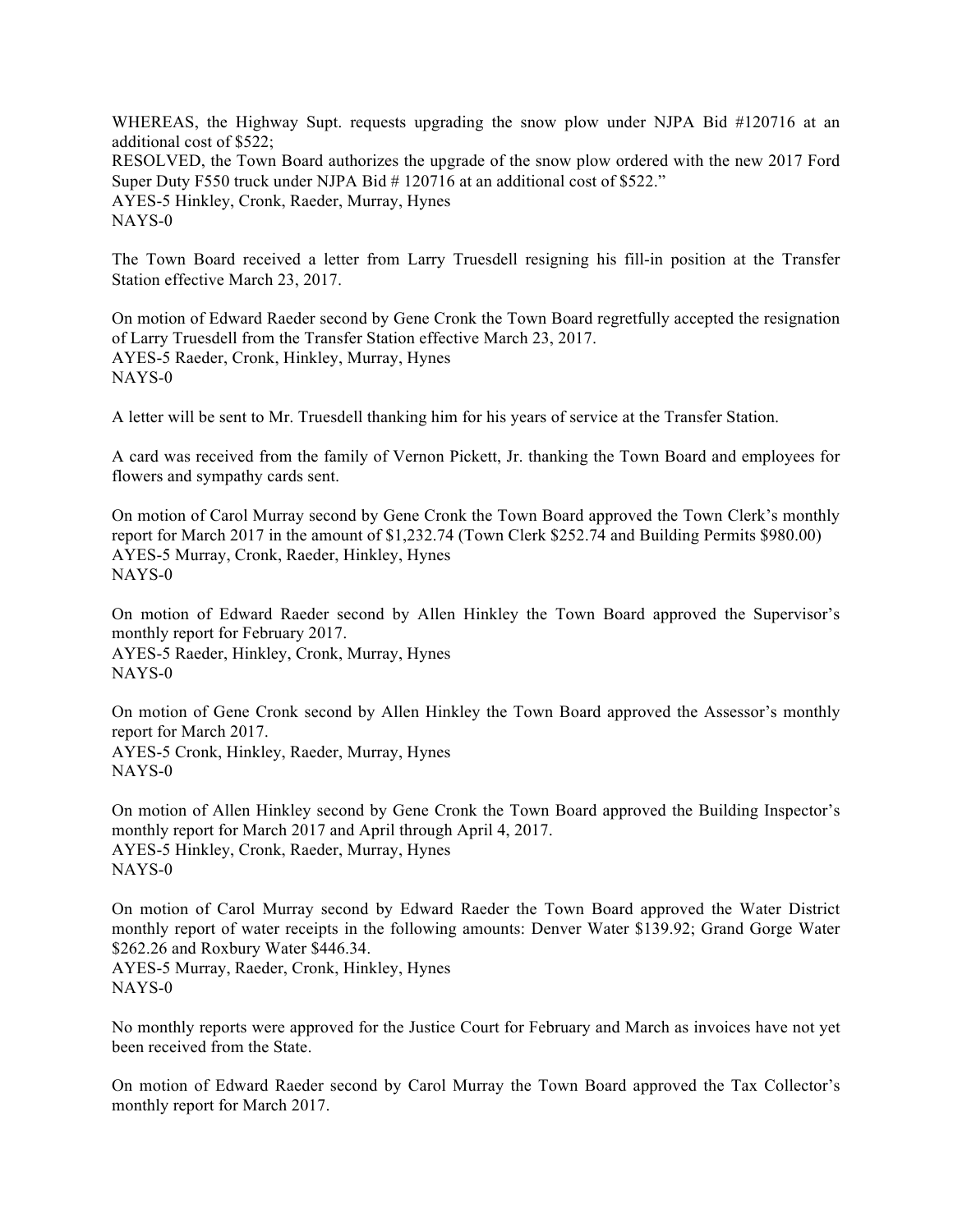AYES-5 Raeder, Murray, Cronk, Hinkley, Hynes NAYS-0

#### RESOLUTION #54-NYSDOT PERMIT APPLICATIONS FOR MEMORIAL DAY PARADE AND SUMMER FESTIVAL

On motion of Allen Hinkley second by Edward Raeder the following resolution was offered and adopted: "RESOLVED, the Town Board agrees to sponsor the Memorial Day Parades and Roxbury Summer Festival; and

BE IT FURTHER RESOLVED, the Town Board authorizes PERM 33 permit applications to be submitted to NYS Dept. of Transportation (NYSDOT) as required under the insurances of tne Town of Roxbury."

AYES-5 Hinkley, Raeder, Cronk, Murray, Hynes NAYS-0

## RESOLUTION #55-TAX COLLECTOR RECORDS DESTRUCTION

On motion of Gene Cronk second by Allen Hinkley the following resolution was offered and adopted: "RESOLVED, the Town Board authorizes the following Tax Collector records to be destroyed pursuant to Records & Retention Schedules:

| SARA#              | Description of Record                        | Dates | SARA Yrs.                                    |
|--------------------|----------------------------------------------|-------|----------------------------------------------|
| 1.595a             | Copy of Tax Collector late notice mailed     | 2010  | 6 years                                      |
| 1.602a             | Real Property Transfer Report (EA5217 Form)  | 2010  | 6 years (copy also filed in Assessor Office) |
|                    | Bank & Mortgage Co. requests for tax         |       |                                              |
| 4.409a             | information                                  | 2010  | 6 months                                     |
| 1.595a             | Receiver's stub                              | 2010  | 6 years                                      |
| 4.849              | Taxpayer change of address                   | 2010  | Keep as needed-original in Assessor's Office |
| 2.596              | Delinguent Tax Report                        | 2010  | 6 years                                      |
| 10.10 <sub>b</sub> | Communication to/from County re: taxes       | 2010  | 6 years                                      |
|                    | AYES-5 Cronk, Hinkley, Raeder, Murray, Hynes |       |                                              |

NAYS-0

Notification has been received from Shepard Hills Events, LLC, located at Shepard Hills Golf Course, that they are applying for a NYS liquor license for that location and have requested waiving the 30 day hold for the license.

### RESOLUTION #56-LIQUOR LICENSE SHEPARD HILLS EVENTS, LLC

On motion of Gene Cronk second by Allen Hinkley the following resolution was offered and adopted: "WHEREAS, the Town Board has received notification that Shepard Hills Events, LLC, to be located at Shepard Hills Golf Course, will be applying for a NYS Liquor License; and

WHEREAS, Shepard Hills Events, LLC has requested waiving the 30 day hold on said license;

NOW, THEREFORE BE IT RESOLVED, the Town Board has no objections with the issuance of a liquor license to Shepard Hills Events, LLC; and

BE IT FURTHER RESOLVED, the Town Board approves waiving the 30 day license hold."

AYES-5 Cronk, Hinkley, Raeder, Murray, Hynes

NAYS-0

No action was taken on filling the vacancy of Planning Board Alternate member.

A Catskill Watershed Corp. (CWC) report shows they have repaired 7,128 septics in the area and have awarded \$152,000 in grants for organizations in the area.

## RESOLUTION #57- RESOLUTION TO GO INTO EXECUTIVE SESSION TO DISCUSS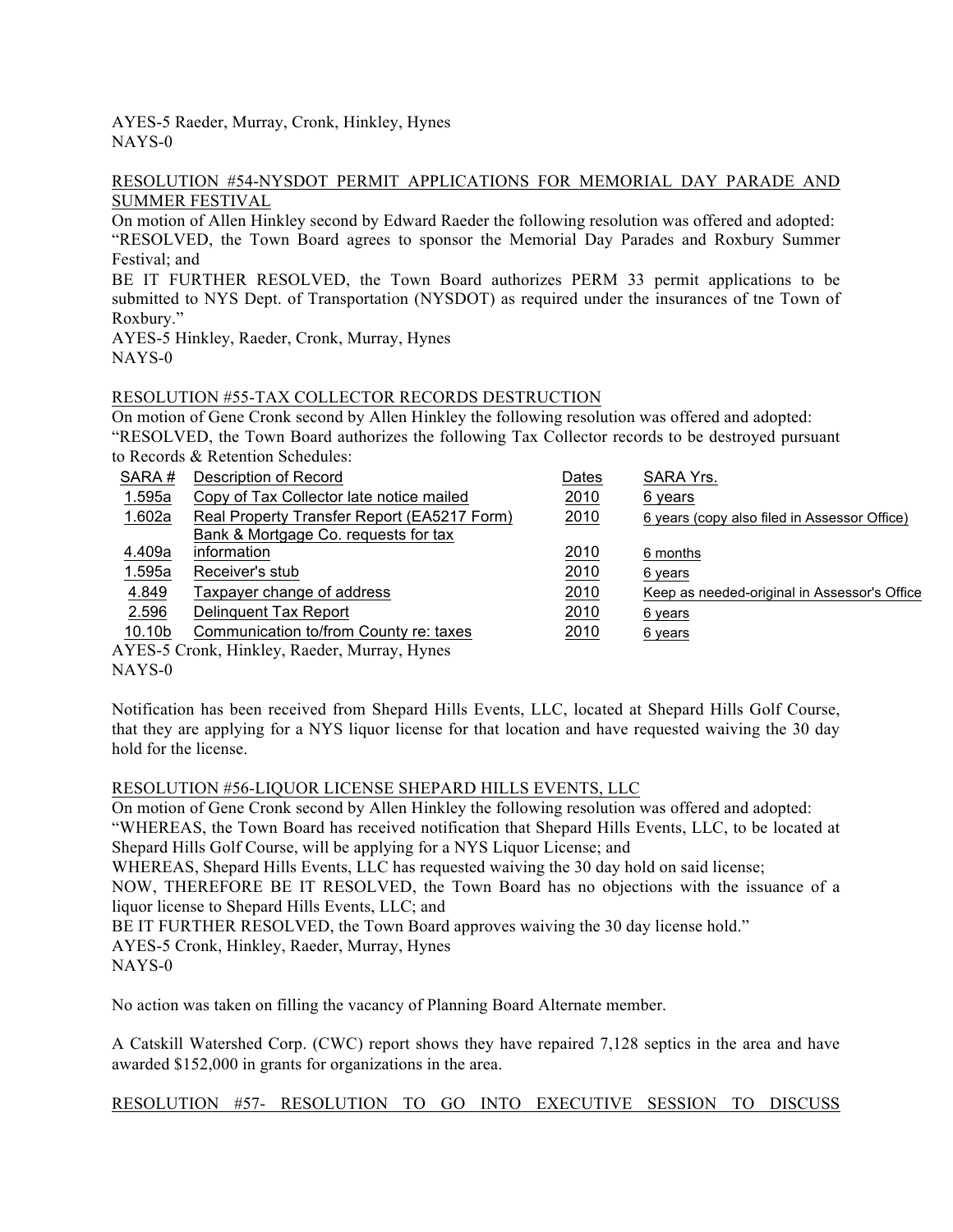#### PERSONNEL ISSUES

On motion of Allen Hinkley second by Edward Raeder the following resolution was offered and adopted: "Motion to go into Executive Session at 8:48 pm to address personnel issues and related legal issues with the Town Attorney. The communications will be privileged and confidential and protected by the attorney/client privilege."

Present in Executive Session: Supervisor Hynes, Councilmen Hinkley, Cronk, Raeder, Murray, Attorney Young and Michael Muller.

AYES-5 Hinkley, Cronk, Raeder, Murray, Hynes NAYS-0

Michael Muller exited Executive Session at 9:05 pm and Constable Stephen Williamson entered Executive Session.

On motion of Carol Murray second by Edward Raeder the Town Board returned to the Regular Meeting at 9:20 pm.

AYES-Cronk, Murray, Raeder, Hinkley, Hynes NAYS-0

#### RESOLUTION #58- RESOLUTION BY THE TOWN BOARD OF THE TOWN OF ROXBURY RETAINING MICHAEL MULLER AS CODE ENFORCEMENT OFFICER

On motion of Edward Raeder second by Carol Murray the following resolution was offered and adopted: "WHEREAS, the Town of Roxbury ("Town") desires to retain Michael G. Muller, with an address of 111 Cartwright Road, Denver, New York, as Code Enforcement Officer ("CEO") for the Town of Roxbury; and

WHEREAS, the Town has prepared an Employment Agreement dated April 11, 2017, to retain Michael G. Muller as CEO; and

NOW THEREFORE BE IT RESOLVED THAT The Town Board of the Town of Roxbury authorizes the Town Supervisor to execute the Employment Agreement to retain Michael G. Muller as CEO of the Town."

WHEREUPON, the Resolution was put to a vote and recorded as follows:

AYES-5 Raeder, Murray, Cronk, Hinkley, Hynes

NAYS-0

On motion of Gene Cronk second by Carol Murray the bills were audited and ordered paid in the following amounts:

| General $\#129-171$      | \$34,217.23 | Denver Water #25-32          | \$3,547.88  |
|--------------------------|-------------|------------------------------|-------------|
| Highway $#63-91$         | \$68,975.80 | Roxbury Sewer #19-24         | \$23,615.97 |
| Roxbury Water #18-30     | \$11,404.33 | Denver Sewer #30-41          | \$16,018.58 |
| Grand Gorge Water #18-33 | \$15,476.15 | Special Light Districts $#6$ | \$2,169.57  |

AYES-5 Cronk, Murray, Cronk, Hinkley, Hynes NAYS-0

Supervisor Hynes stated the Constable car phone has been changed to a different plan and future invoices should reflect a decrease in monthly costs.

On motion of Edward Raeder second by Carol Murray the meeting adjourned at 9:25 pm.

THIS IS A TRUE COPY